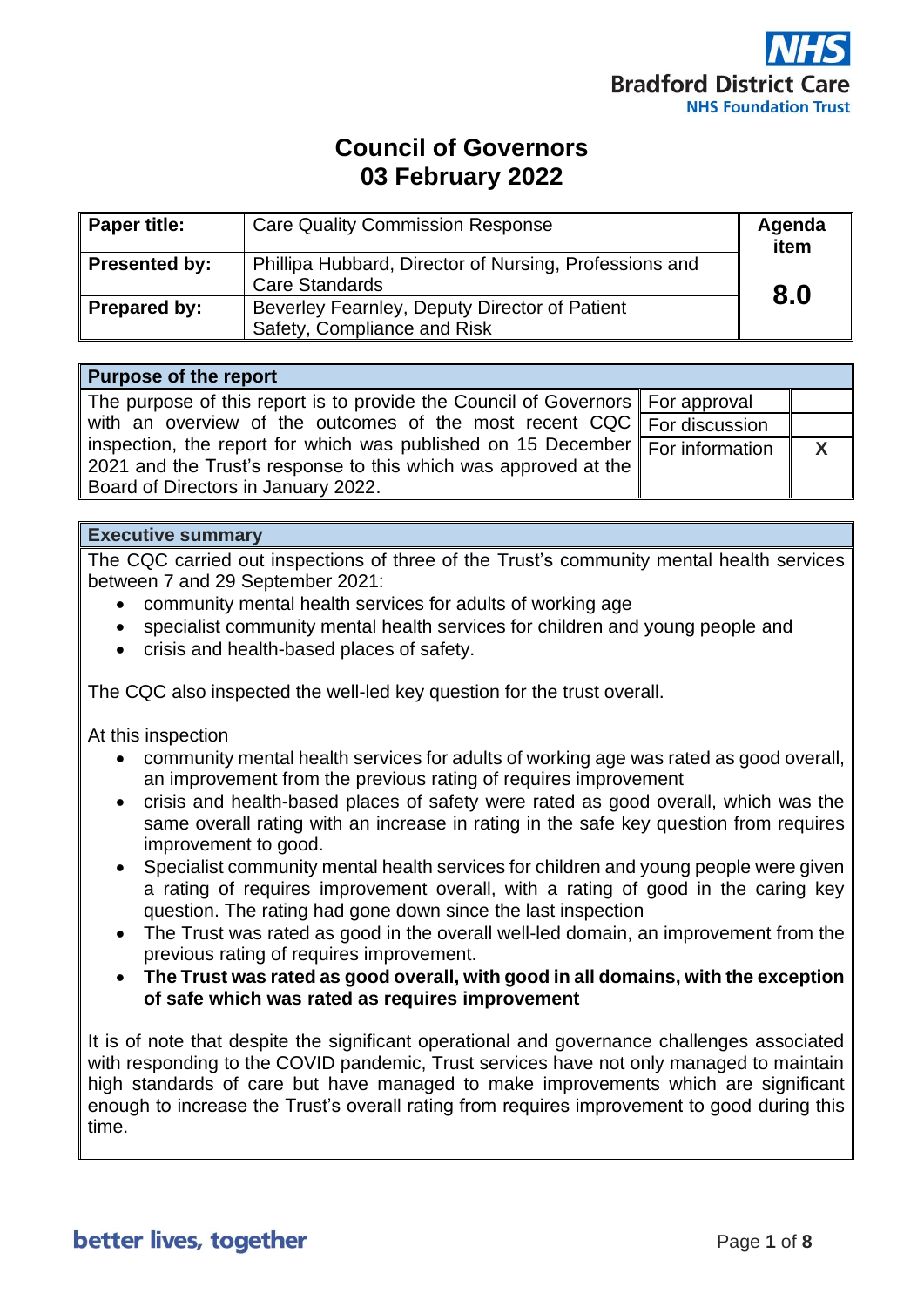

However, the Trust is committed to continuous improvement and learning and has an ambition to be an outstanding Trust and whilst improvements were significant there were also areas where further work is required.

The CQC identified a number of recommendations, including 2 breaches of regulation 17 relating to DBS checks and monitoring of risks, a breach of regulation 20 relating to duty of candour: 2 breaches of regulation 12 relating to risk and care plans and a breach of regulation 9 relating to eating disorder and neurodevelopment waiting lists. In addition, the CQC identified a number of actions the trust should take or continue to take to improve the quality of services.

The Trust has reviewed the report in detail and presented a detailed management response to the Board of Directors in January 2022.

| Do the recommendations in this paper have<br>any impact upon the requirements of the<br>protected groups identified by the Equality<br>Act? | <b>State below</b><br>'Yes' or<br><b>No</b> | If yes please set out what action has<br>been taken to address this in your paper |
|---------------------------------------------------------------------------------------------------------------------------------------------|---------------------------------------------|-----------------------------------------------------------------------------------|
|                                                                                                                                             | No                                          |                                                                                   |

#### **Recommendation**

The Council of Governors is asked to:

- Note the outcomes of the CQC report including the improvements made and the continuing improvement work that remains
- Take assurance as to the Trust's response to address identified breaches in regulations

| <b>Strategic vision</b>                                                                                                                                                                                                                                                                                                                           |  |  |  |  |
|---------------------------------------------------------------------------------------------------------------------------------------------------------------------------------------------------------------------------------------------------------------------------------------------------------------------------------------------------|--|--|--|--|
| Please mark those that apply with an X<br><b>Providing</b><br><b>Financial</b><br><b>Creating the</b><br><b>Supporting</b><br><b>Governance</b><br>excellent quality<br>best place to<br>people to live<br>sustainability<br>and well-led<br>to their fullest<br>services and<br>work<br>growth and<br>innovation<br>seamless access<br>potential |  |  |  |  |
|                                                                                                                                                                                                                                                                                                                                                   |  |  |  |  |

| <b>Care Quality Commission domains</b> |                  |                   |               |                 |
|----------------------------------------|------------------|-------------------|---------------|-----------------|
| Please mark those that apply with an X |                  |                   |               |                 |
| <b>Safe</b>                            | <b>Effective</b> | <b>Responsive</b> | <b>Caring</b> | <b>Well Led</b> |
|                                        |                  |                   |               |                 |

| Relationship to the Board | The work contained with this report links to the following |  |
|---------------------------|------------------------------------------------------------|--|
| Assurance Framework       | strategic risk(s) as identified in the BAF:                |  |
| $ $ (BAF)                 | • SO3: To provide our people with the tools and            |  |
|                           | coaching to support innovation, quality                    |  |
|                           | improvement and organisational learning (through           |  |
|                           | the Care Trust Way)                                        |  |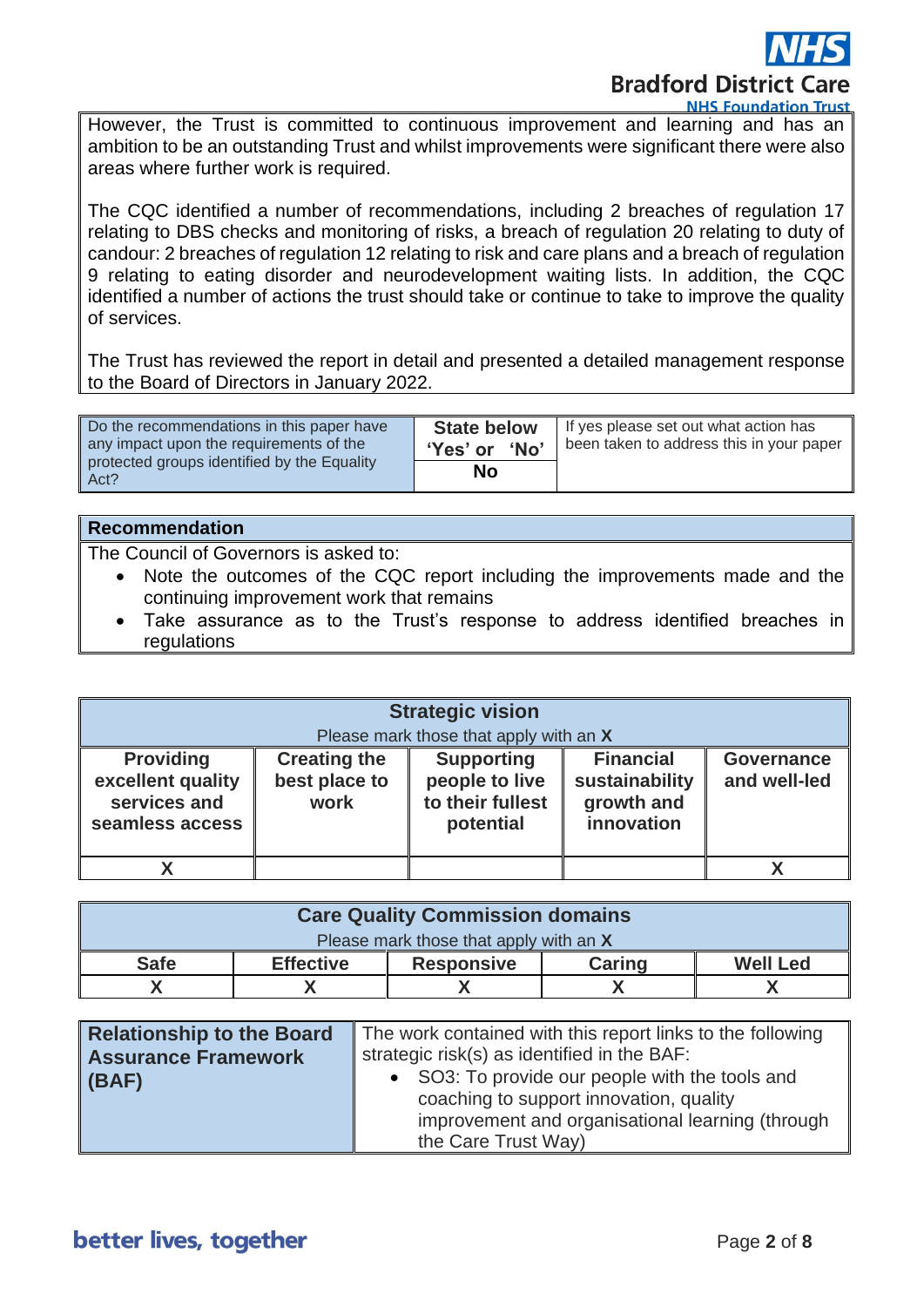

|                                     | <u>NHS FOUNDALION INSU</u>                                                                                            |  |
|-------------------------------------|-----------------------------------------------------------------------------------------------------------------------|--|
| <b>Links to the Supporting</b>      | The work contained with this report links to the following                                                            |  |
| <b>Organisational Risk Register</b> | corporate risk(s) as identified in the Supporting                                                                     |  |
|                                     | <b>Organisational Risk Register:</b>                                                                                  |  |
|                                     | • 2417: Ability to meeting regulatory requirements                                                                    |  |
| <b>Compliance and regulatory</b>    |                                                                                                                       |  |
| <b>implications</b>                 | The following compliance and regulatory implications<br>have been identified as a result of the work outlined in this |  |
|                                     | report:                                                                                                               |  |
|                                     | Regulation 9, 12, 17 and 20                                                                                           |  |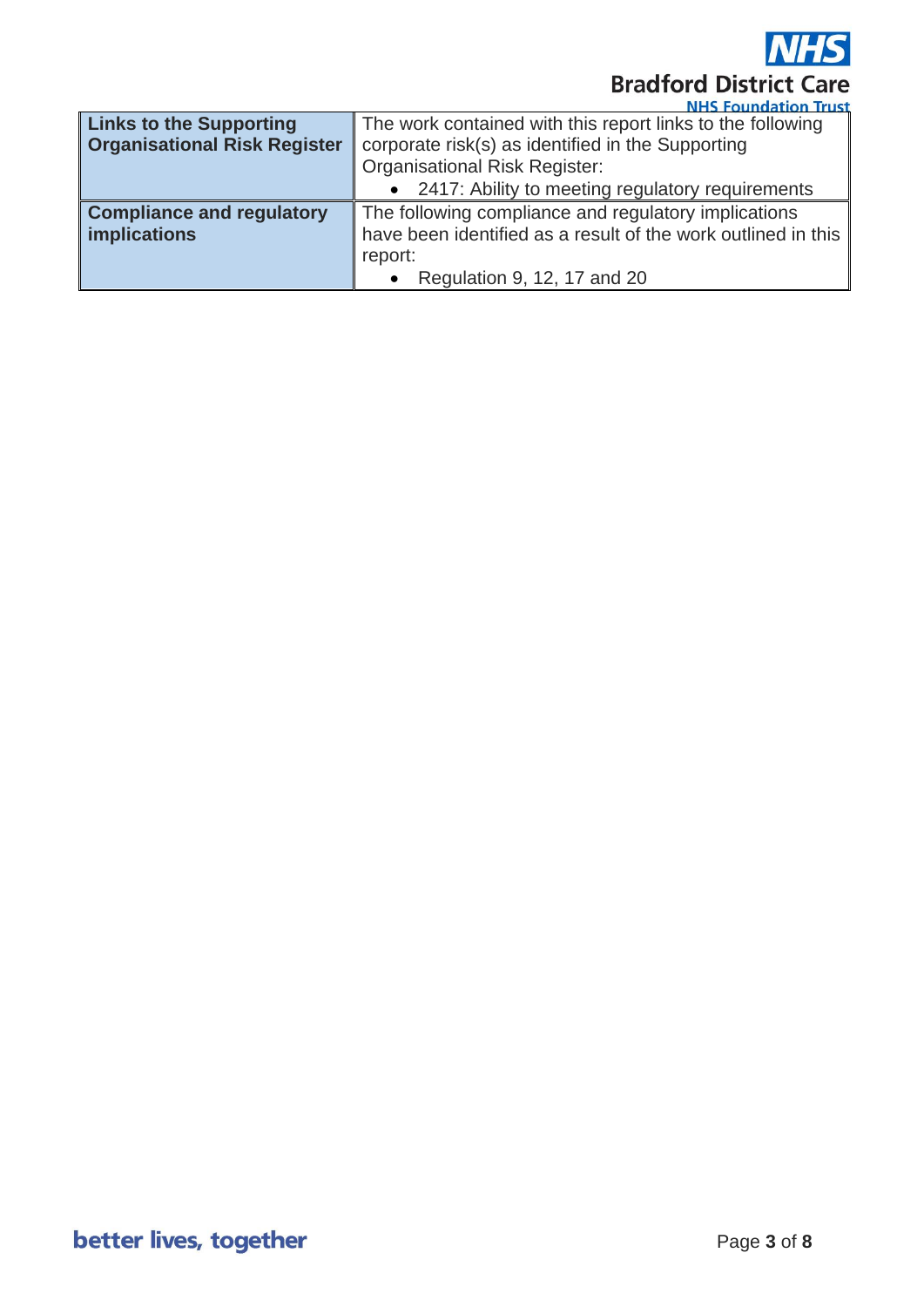

## **Council of Governors 03 February 2022**

# **Care Quality Commission Response**

#### **1 Purpose**

The purpose of this report is to provide the Council of Governors with an overview of the outcomes of the most recent CQC inspection, the report for which was published on 15 December 2021 and the Trust's response to this which was approved at the Board of Directors in January 2022.

#### **2 Current ratings position**

The CQC inspected the Trust between 7 and 29 September 2021.

The CQC carried out short notice (24 hours) announced inspections of three of the Trust's community mental health services:

- community mental health services for adults of working age because they were rated requires improvement at the last inspection.
- specialist community mental health services for children and young people because of the high-risk nature of the service, and because this service has not been inspected since 2014.
- crisis and health-based places of safety because of the high-risk nature of this service.

The CQC did not inspect three other services previously rated as requires improvement (wards for older people with mental health problems; forensic inpatient or secure wards and community health services for children and young people) as they felt there was no intelligence highlighting risk in these services.

The CQC also inspected the well-led key question for the Trust overall because at their last inspection the Trust was rated overall as requires improvement.

The report was published on 15 December 2021.

At this inspection

- community mental health services for adults of working age was rated as good overall, an improvement from the previous rating of requires improvement.
- crisis and health-based places of safety were rated as good overall, which was the same overall rating with an increase in rating in the safe key question from requires improvement to good.
- specialist community mental health services for children and young people were given a rating of requires improvement overall, with a rating of good in the caring key question. The rating had gone down since the last inspection.
- the Trust was rated as good in the well-led domain, an improvement from the previous rating of requires improvement.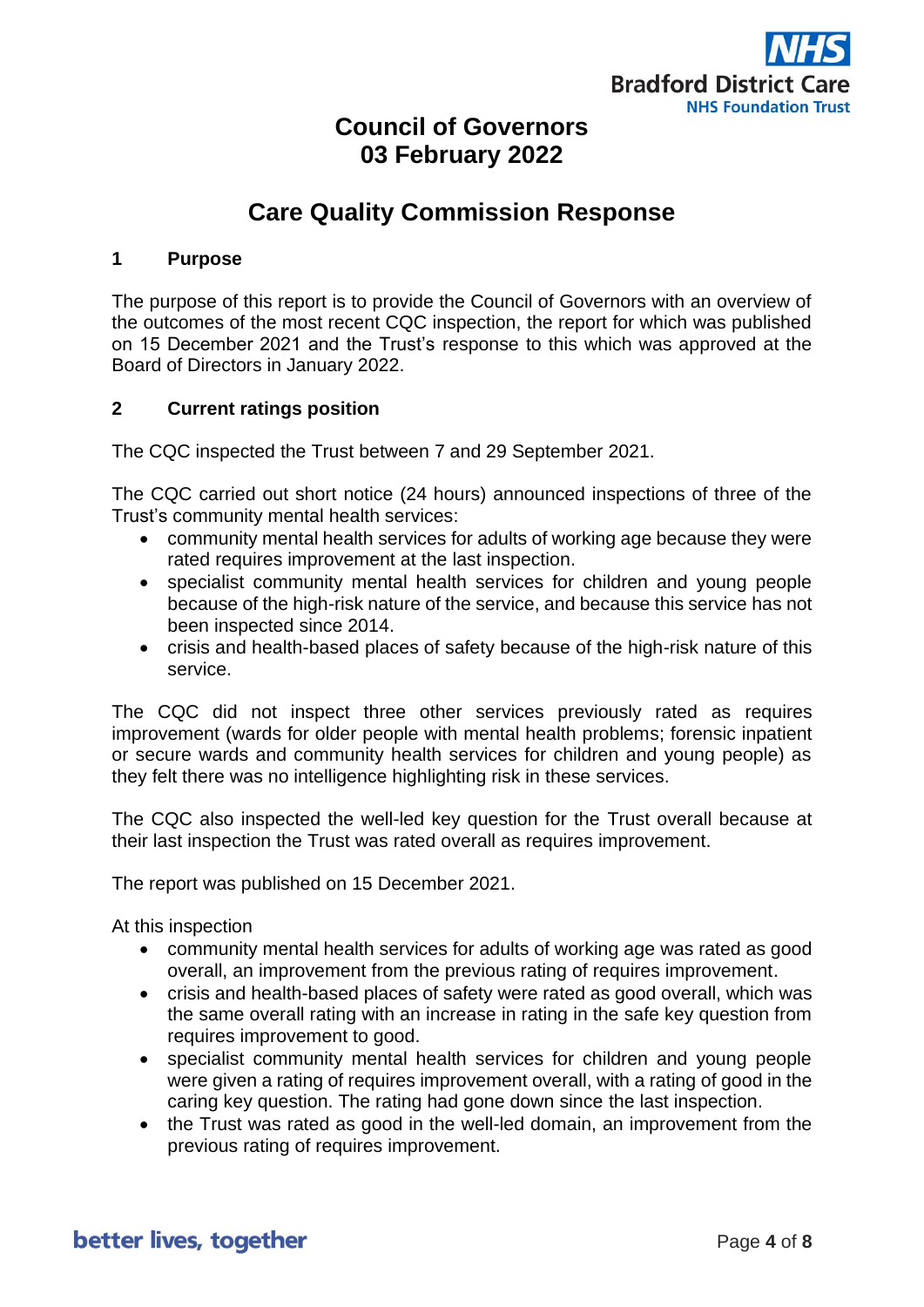

Overall, this means that

- **4** of the Trust's services are currently rated as **requires improvement** overall
- **7** of the Trust's services are currently rated as **good** overall and
- **1** service (community end of life care) remains rated as **outstanding** overall.

The overall rating for the Trust is shown below



It is of note that despite the significant operational and governance challenges associated with responding to the COVID pandemic, Trust services have not only managed to maintain high standards of care but have managed to make improvements which are significant enough to increase the Trust's overall rating from requires improvement to good during this time. This includes improving the rating for acute wards for adults of working age and psychiatric intensive care units from inadequate in 2019 to good in May 2020.

#### **3 Learning and improvement**

The Trust is committed to continuous improvement and learning and has an ambition to be an outstanding Trust.

#### **3.1 Positive practice**

Two areas of work undertaken by the Trust have been specifically highlighted by the CQC as a result of this inspection:

- 1. The implementation of the critical incident debrief services was highlighted as outstanding practice
- 2. The work of the positive and proactive group, whilst not formally recognised as outstanding, was highlighted as an area of significant good practice

In addition, the report identified a number of other areas of good practice:

- Kind, caring and compassionate staff;
- A focus on the wellbeing of staff with a culture of openness and transparency from senior leaders;
- Awareness and work relating to addressing health inequalities;
- Partnership working with staff, governors, service users and across the Bradford and Craven place and the West Yorkshire and Harrogate Integrated Care System;
- A skilled and passionate leadership team; and
- Effective ward to Board governance.

### better lives, together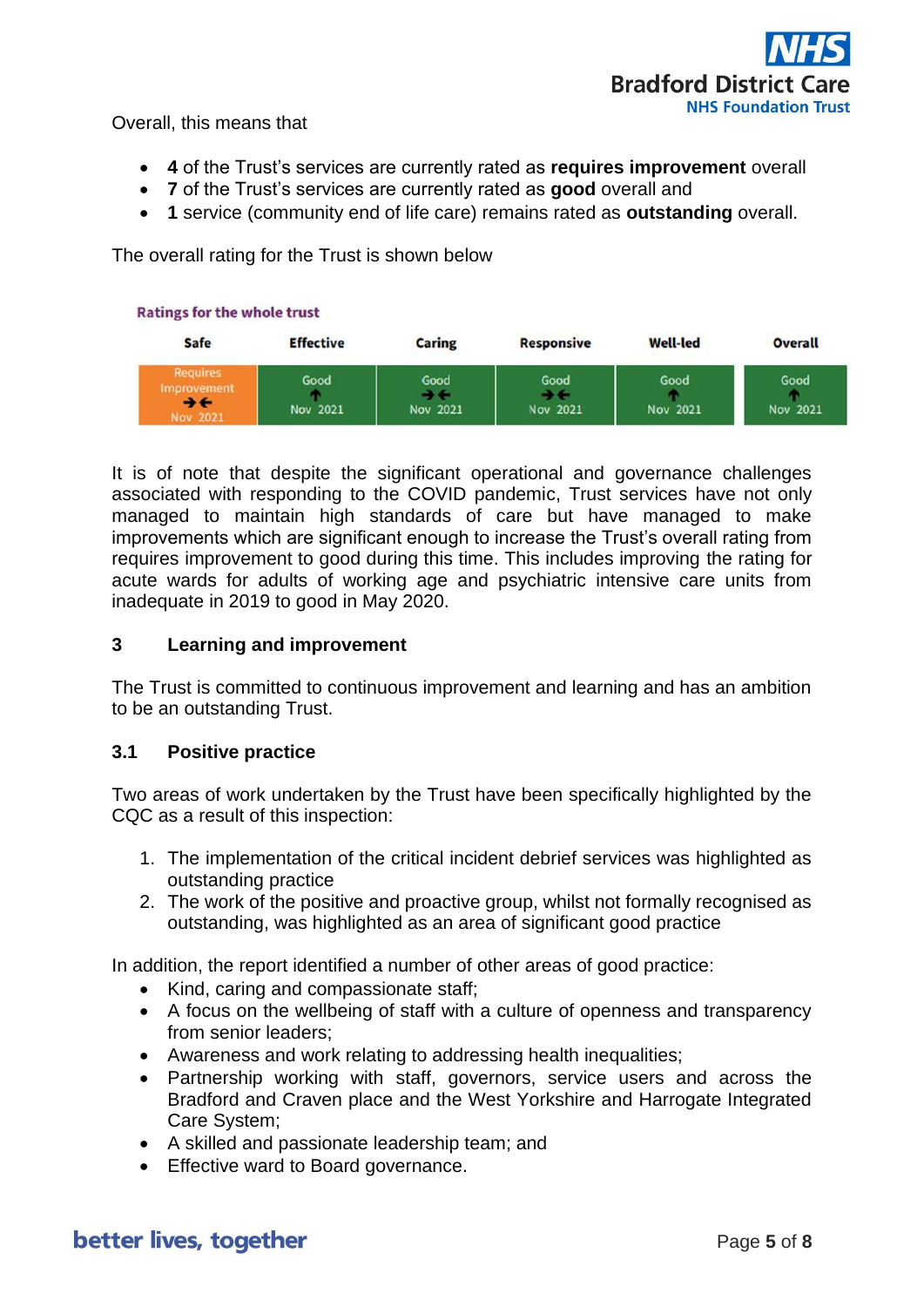

The running of the vaccination centres was separately and positively recognised in the report.

The report also highlighted several areas where there had been improvement since the last inspection, including:

- Governance processes, including the oversight and management of risk and performance and the oversight and management of supervision, appraisals and mandatory training and the embedding of the use of daily lean management;
- Reductions in the use of restrictive practice:
- Improvements in serious incident reporting: and
- Improvements in the safety of services following the use of rapid improvement processes.

Whilst the improvements seen were significant and reflect positively on the hard work the Trust has undertaken over the past 2 years, there were also areas where further work is required.

#### **3.2 Regulatory breaches**

The CQC identified 6 regulatory breaches:

#### **Trust wide**

• The trust must ensure that all staff have a disclosure and barring check in line with trust policy, and that there is appropriate oversight of renewal dates and action taken when staff do not have a valid check in place. (Regulation 17).

The Trust provided clarification about this issue during the inspection. This relates to the recording of people with valid DBS checks (every 3 years) being confused with the recording of people who have not renewed their online DBS subscription annually. This was identified in October's Compliance and Risk Group and work is underway to improve reporting clarity in this area.

• The trust must ensure that performance monitoring includes all risks to quality, safety and performance (Regulation 17).

The Trust risks registers are seen at Group Quality and Operational meetings on a monthly basis, as well as receiving scrutiny at Compliance and Risk Group. The organisational high risks are then escalated to the relevant Committee and Board alongside the BAF. There is work ongoing to ensure consistency in rating of risks to ensure that the correct risks are escalated to Committee and Board. A development session for the Board of Directors is planned or March / April 2022.

• The trust must ensure that duty of candour notifications and policy and processes are in line with regulations and that the notification given includes an apology (Regulation 20).

This had been identified by the complaints team as, due to leadership challenges, the process had not been followed and therefore adequate quality checks where not being

### better lives, together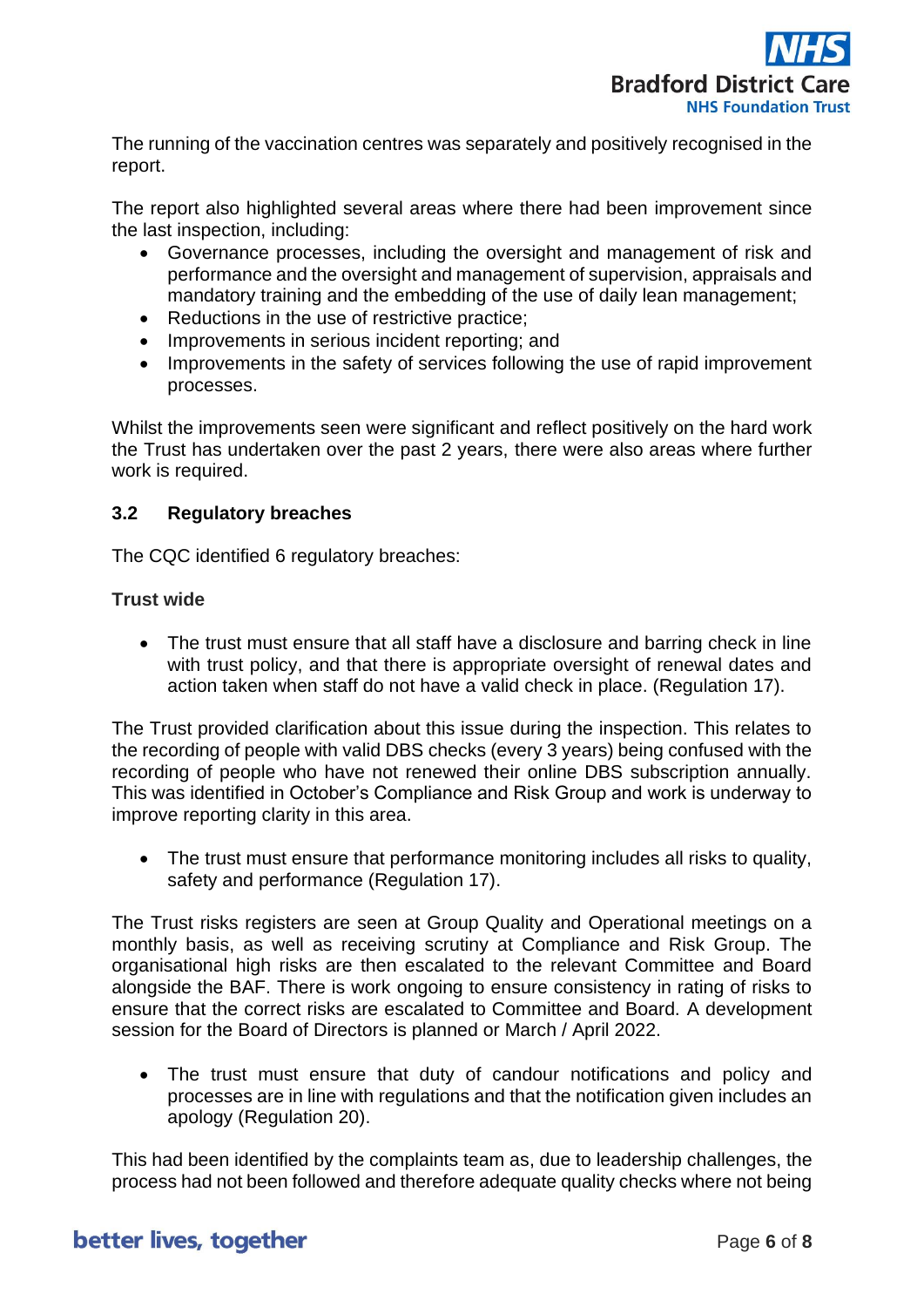

undertaken to ensure that the initial duty of candour letter included an apology. This process has now been rectified.

#### **In specialist community mental health services for children and young people**

• The trust must ensure that all risks relating to the care of children and young people are documented in line with trust policy and alongside appropriate care plans to mitigate risks in relation to their physical and mental health (Regulation 12).

It was noted by inspectors at the time of the inspection that they could see that significant work was underway in relation to improving the quality of CAMHS services. This recommendation is already encompassed in ongoing work being undertaken as part of the CAMHS quality improvement plan and will be tested as part of the pilot implementation of the Trust-wide Quality Assurance Framework which will be assessing CAMHS in early February 2022.

• The trust must review the waiting time for the eating disorder and neurodevelopment teams to ensure that young people are being seen for assessment within the trust target time (Regulation 9).

Waiting times in these services are a known issue and reflected in the relevant risk registers and service updates. Work is going on at a system level to understand what more can be done to reduce waiting times in both the short term and as part of the wider transformational work in Embedding the Community Mental Health Framework.

#### **In community mental health services for adults of working age**

• The Trust must ensure that all patients have an up-to-date care plan. (Regulation 12)

Work continues across the trust in implementing the new risk and care plan templates. In addition, the launch of the new Quality Assurance Framework will provide an independent mechanism of assuring the quality of care plans and testing the oversight mechanisms services have in place.

#### **3.3 Areas for continuing learning and improvement**

As well as making recommendations about areas relating to regulatory breaches the CQC identified a number of areas where the Trust should either **continue to** make progress or should **ensure** that work is undertaken to prevent the potential for future regulatory breaches. These recommendations fit into a number of broad categories:

- Policy management and oversight
- Embedding learning
- Clinical environment
- Inequalities and equity of access
- Appropriate ratings of risk and escalation of these
- Clinical records standards, sharing and oversight
- Staffing levels and training

### better lives, together